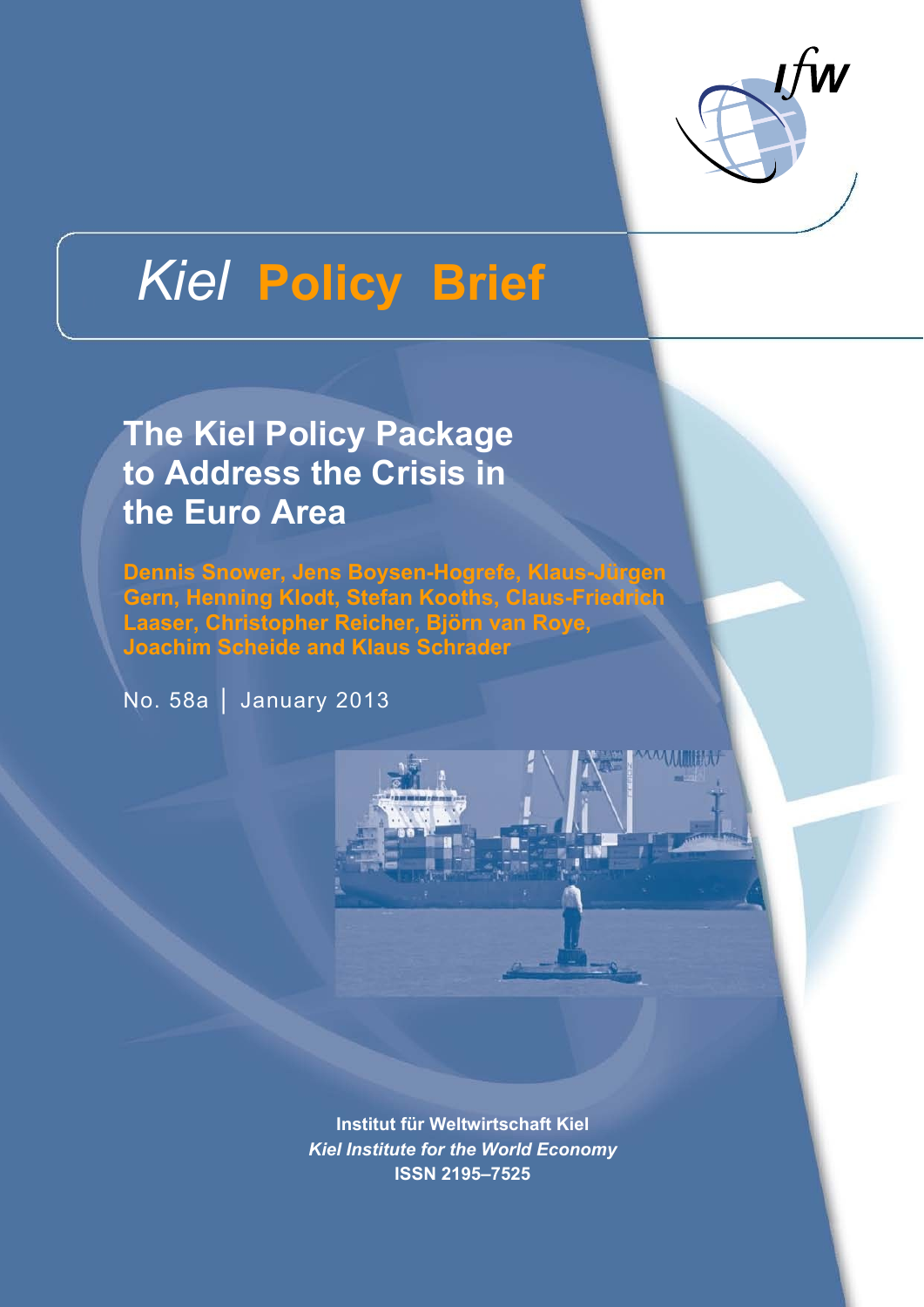# **The Kiel Policy Package to Address the Crisis in the Euro Area**

#### **The European Union at the crossroads**

Thirteen years after its foundation, the European Monetary Union (EMU) is facing the greatest challenge of its history thus far. High unemployment in a number of member countries, the need for substantial consolidation of the budgets of numerous governments, and distressed banks are symptoms of economic misalignments and economic policy failure that threaten not only economic prosperity in Europe, but the European project as a whole. A series of interrelated fiscal and financial crises in the euro area have provoked a series of extraordinary policy measures. Some of these measures have undermined the fiscal sovereignty of affected countries, and they have circumvented market mechanisms. As social cohesion is called into question in various debtor countries, there is a danger that policy makers cannot or will not solve the existing problems in a way consistent with both monetary stability and the current political integration.

In the absence of a comprehensive European financial policy regime, the Eurosystem's ability to maintain both price stability and financial stability is threatening to become undermined (see Box 1). Possible outcomes include the chaotic dissolution of the EMU, with unpredictable economic and social consequences. The purpose of this Policy Brief is to outline a set of mechanisms to ensure economic, financial, social and political stability.

## **Economic policy to bridge short- and long-term considerations**

It is important to both set the stage for an economic order that will ensure long-run economic sustainability together with short run support for countries in crisis. Only when both are achieved simultaneously is there a chance to create a win-win situation for both creditor and debtor countries and thereby achieve broad-based agreement on how to overcome the crisis and establish a stable institutional framework for long-term prosperity. This Policy Brief articulates the principles of such a program, encompassing the required combination of short-and long-term measures. These principles may be summarized as follows:

 Responsibility for mistakes that have led to the current crisis lies with all EMU member countries, just as all member countries stand to benefit from swiftly overcoming the crisis. A certain degree of temporary redistribution among countries is in the interests of all parties involved, provided that policymakers are able to build an institutional framework ensuring sustainable policies in the future.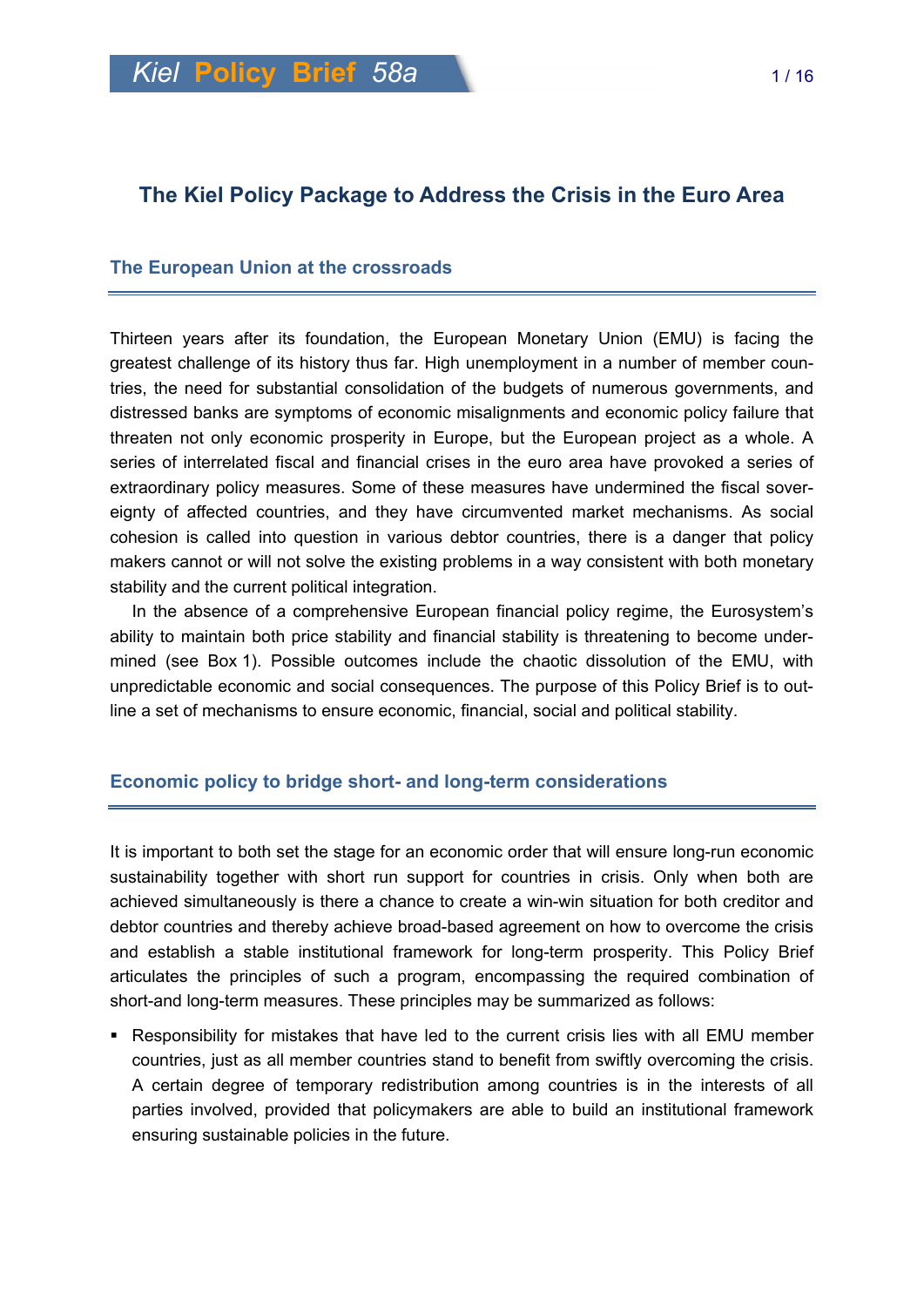Sustainable government finances and a stable currency are necessary conditions for economic prosperity and social peace. Therefore we aim for an economic system that becomes more resistant to crises by establishing credible rules, designed primarily to achieve financial market stability and fiscal responsibility.

The integration of temporary and permanent measures is a distinctive feature of our policy package. In particular, our design reflects the fact that the effects of some instruments need time to unfold and that some temporary measures would not be appropriate for the long term. In specifying our short-term policy proposals, we require policymakers always to keep their long-term objectives in mind. Stopgap measures to contain the crisis can therefore only be taken if they are consistent with the aspired long-term solution.

## **Integrated solutions and a clear delegation of authority**

The root causes of the European crisis can only be tackled by instruments of fiscal policy, financial market regulation policy and structural policies, since these are the areas where the crisis originated. Monetary policy should not be left with the challenge to tackle problems that are fundamentally non-monetary in nature. When appropriate measures in the other policy fields are taken, monetary policy can refocus on its original target, namely, to ensure price stability.

The relevant policy areas, underlying problems, and corresponding solution proposals are summarized in the following table: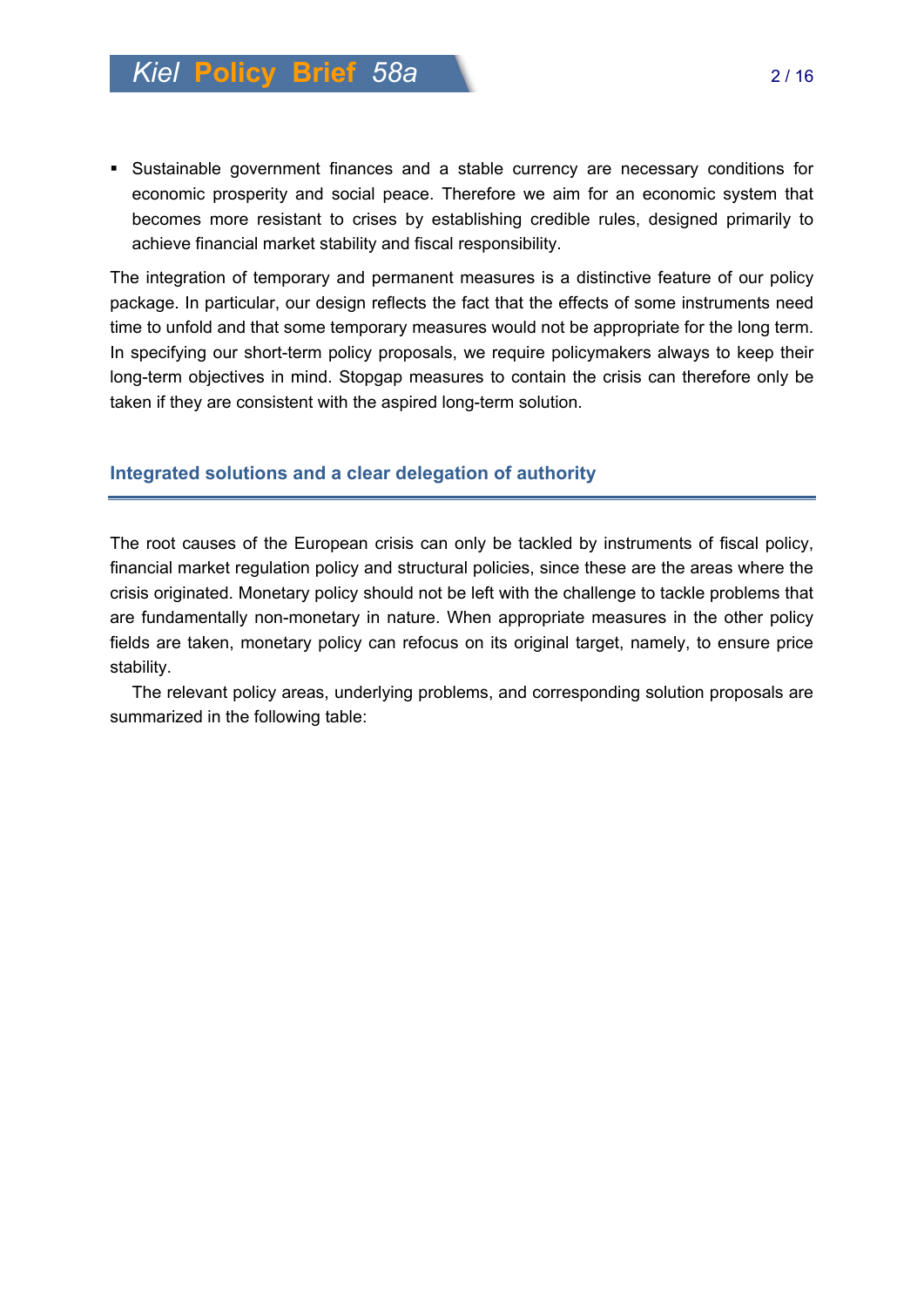| Table 1:<br>Policy areas, problems, and solution proposals |                                                                                                                                                                                                                                  |                                                                                                                                                                                                                                                                                                                              |  |  |
|------------------------------------------------------------|----------------------------------------------------------------------------------------------------------------------------------------------------------------------------------------------------------------------------------|------------------------------------------------------------------------------------------------------------------------------------------------------------------------------------------------------------------------------------------------------------------------------------------------------------------------------|--|--|
| Policy Area                                                | Problem                                                                                                                                                                                                                          | Solution proposal                                                                                                                                                                                                                                                                                                            |  |  |
| National<br>Fiscal<br>Policies                             | Lack of credibility of the fiscal<br>criteria specified in the<br>Maastricht Treaty and of the<br>no-bailout clause. For several<br>countries public debt is at a<br>level where debt sustainability<br>is called into question. | Preserve fiscal sovereignty; regain scope for<br>countercyclical fiscal policy; keep debt at the<br>national level (no mutualization of debt);<br>assist solvent countries in achieving fiscal<br>consolidation, by:                                                                                                         |  |  |
|                                                            |                                                                                                                                                                                                                                  | • (1) Implementing national fiscal rules.<br>Setting up a European fund for interest<br>• $(2)$<br>rate equalization available for solvent<br>countries.<br>Allowing for sovereign default as the<br>$\bullet$ (7)<br>ultimate consequence if national fiscal<br>rule is chronically violated.                               |  |  |
| European<br>Financial<br>Market<br>Order                   | European commercial banking<br>markets are becoming<br>increasingly segmented along<br>national lines, and financial<br>market stability is threatened by<br>the "too big to fail" problem.                                      | Deepen monetary integration and enforce the<br>principle of liability, through:                                                                                                                                                                                                                                              |  |  |
|                                                            |                                                                                                                                                                                                                                  | • (3) A common European system of bank                                                                                                                                                                                                                                                                                       |  |  |
|                                                            |                                                                                                                                                                                                                                  | regulation.<br>• (5) A European Bank Resolution Agency<br>which resolves failing banks without<br>endangering the stability of the<br>financial system. ESM funds will be<br>focused exclusively on this purpose.<br>• (6) Contingent Convertible Bonds for<br>commercial banks' future non-deposit<br>financing operations. |  |  |
| European<br>Monetary                                       | The European Central Bank's<br>potential conflict of objectives<br>concerning monetary stability<br>and financial market stability,<br>along with massive balance of<br>payments financing through the<br>Eurosystem.            | Restoring monetary stability without distorting<br>capital markets, through:                                                                                                                                                                                                                                                 |  |  |
| Policy                                                     |                                                                                                                                                                                                                                  | • (4) Strict, uniform and transparent<br>provisions regarding collateral used in<br>refinancing operations.<br>No monetization of public debt.<br>$\bullet$ (8)                                                                                                                                                              |  |  |
| National<br>Structural<br>Policies                         | Unsustainable capital accumu-<br>lation in particular sectors<br>(distorted production structure).                                                                                                                               | Facilitate redeployment of inputs toward new<br>uses by:<br>• (9a) Increasing labor market flexibility.<br>• (9b) Increasing competition in goods<br>markets.                                                                                                                                                                |  |  |
|                                                            | Supply side rigidities impeding<br>necessary structural adjustment.                                                                                                                                                              |                                                                                                                                                                                                                                                                                                                              |  |  |
|                                                            | Chronically high unemployment<br>rates, especially among younger<br>workers.                                                                                                                                                     | • (9c) Dismantling red tape for businesses.<br>• (9d) Privatizing noncore state assets.<br>• (10) Encouraging assistance from<br>international organizations.                                                                                                                                                                |  |  |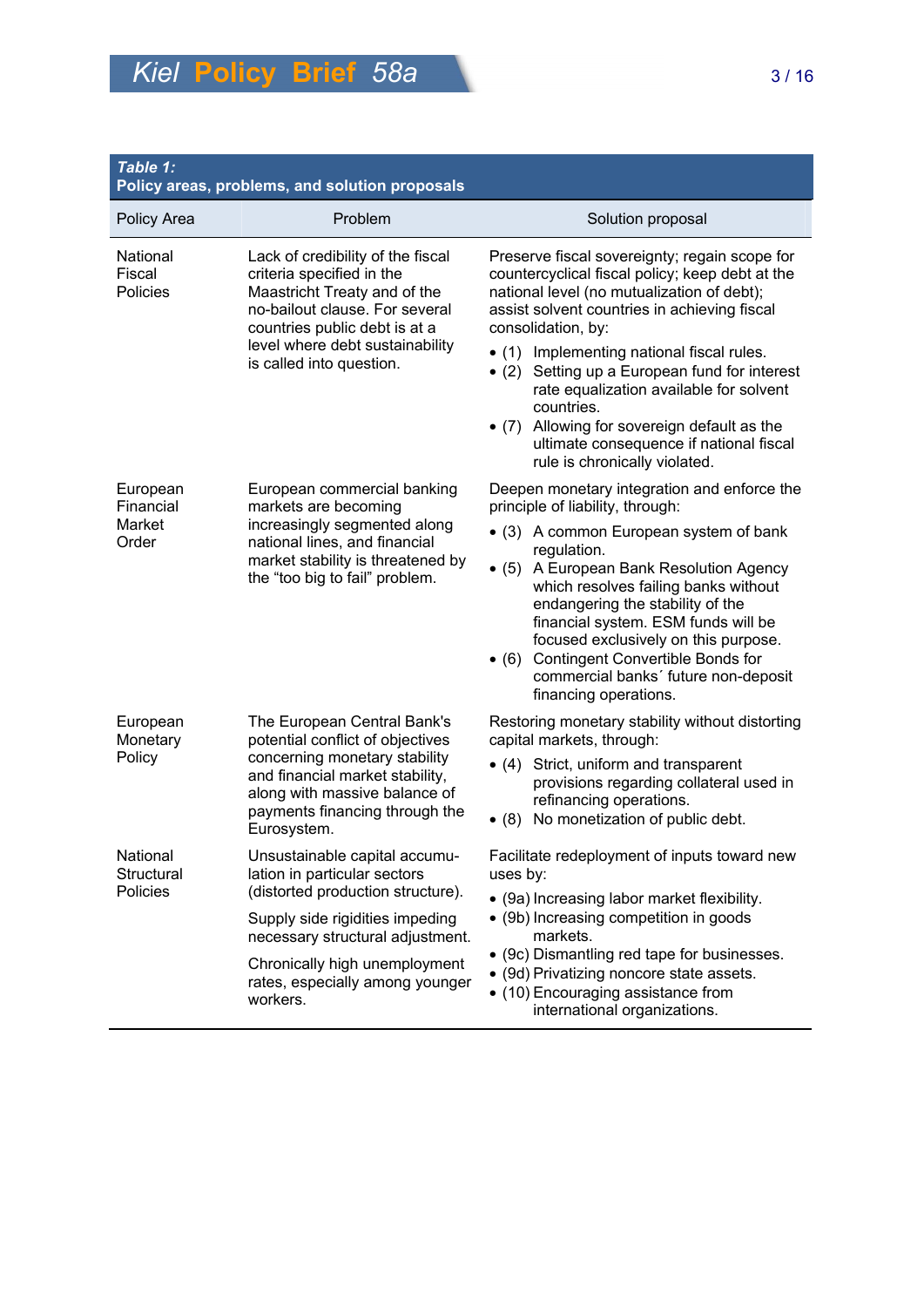In what follows, we present the individual components of the Kiel Policy Package, relate them to the problems underlying the current crisis, and discuss the expected effect of implementing the entire package (see Exhibit 1). We advise policymakers to consider links among different components, since the success of one component affects the chance of success for the other components.

| <b>Exhibit 1:</b><br>Policy measures and effects over time |                                                                                  |                                        |  |  |
|------------------------------------------------------------|----------------------------------------------------------------------------------|----------------------------------------|--|--|
| <b>Fiscal Policy</b>                                       | Consolidiation<br>(1) Commitment to fiscal rule<br>Startup phase                 | Debt sustainability                    |  |  |
|                                                            | $(7)$ In case of non-compliance                                                  | Sovereign default                      |  |  |
|                                                            | (2) Interest Burden Equalization<br>Scheme<br><b>Redistribution</b>              | No bailouts of governments             |  |  |
| Financial<br>market<br>regulation<br>Monetary<br>policy    | (5) European Bank Resolution<br>Agency                                           | No bailouts of banks                   |  |  |
|                                                            | <b>Buildup of</b><br>(6) CoCo Bonds<br>capital buffers                           | *Creditors bear liability for failures |  |  |
|                                                            | <b>Bank insolvencies</b><br>(3) Common bank regulation<br>End of BoP financing   | Reduction of Target2 positions         |  |  |
|                                                            | (4) Strict, transparent collateral standards                                     |                                        |  |  |
|                                                            | (8) Ban on monetizing government debt                                            | Monetary stability                     |  |  |
| Structural<br>policies                                     | Conditional<br>(9) Reform agenda<br>(10) Advice from international organizations | Potential output growth                |  |  |
| Market<br>mechanisms                                       | Reliance on market mechanisms<br>Redeployment of productive resources            |                                        |  |  |
|                                                            | Short term                                                                       | Long term                              |  |  |

Shading indicates increasing or decreasing effect/importance over time, respectively.

# **Regaining sound public finances through national fiscal rules—Overcoming the confidence crisis in sovereign debt markets**

The objective of a rule-based fiscal policy, which was introduced in the Stability and Growth Pact and has recently been reinforced through the European Fiscal Pact, is fundamentally appropriate. Restrictions on the government deficit are necessary in order to counteract the well-documented "deficit bias" of governments—borrowing in a downturn without achieving a corresponding surplus in the following boom, leading to excessive borrowing on average over the cycle. Reducing the large stock of existing debt requires a binding path for debt over the longer term. A rule imposed from outside, however, would not be accepted by voters in individual euro zone countries. Thus it is politically expedient that each government decides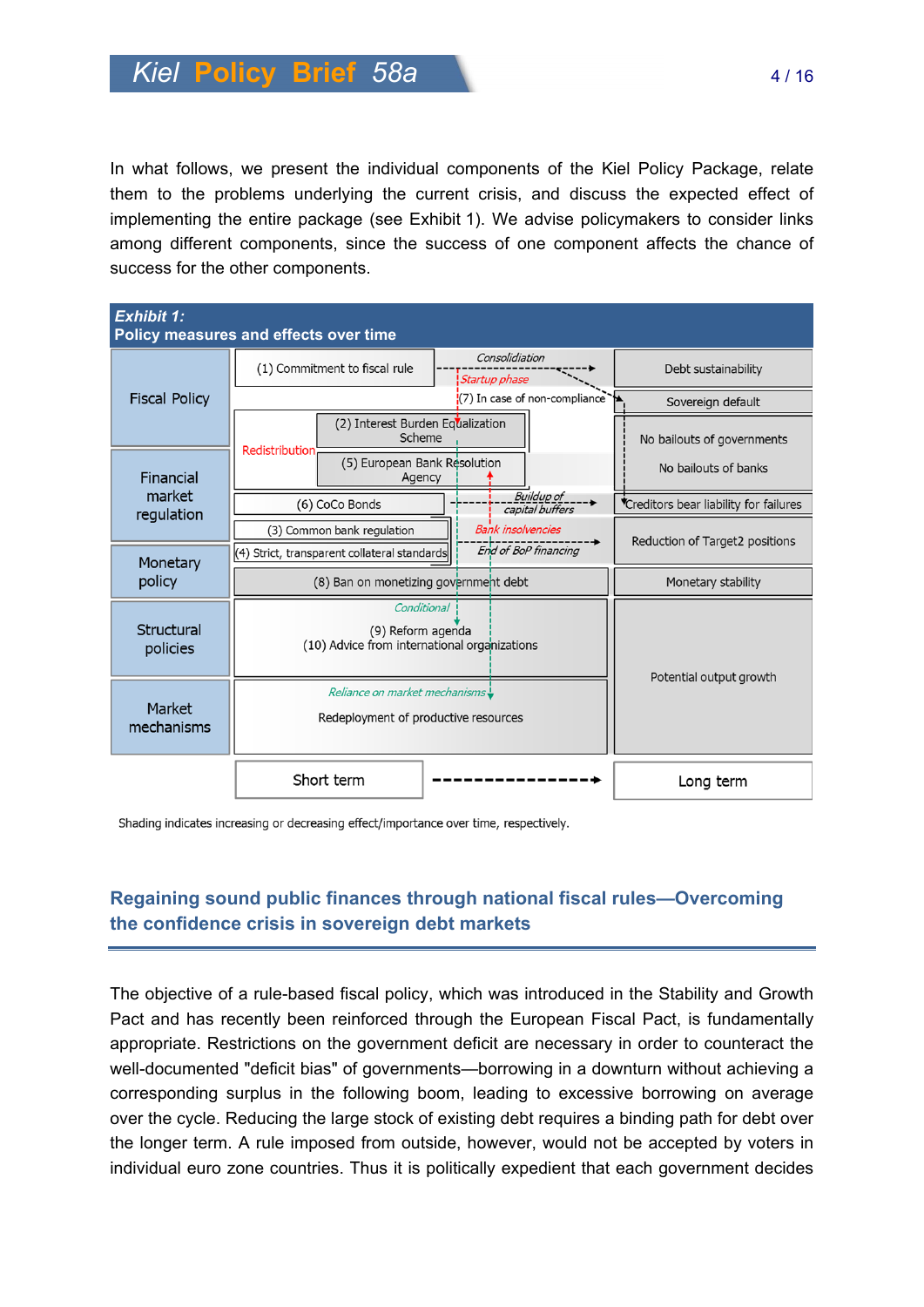on its own national fiscal rule, reflecting its own preferences. Fiscal rules must be designed nationally, since long-term fiscal transfers that substantially exceed current flows are not politically acceptable, in reflection of the currently limited European solidarity and underdeveloped European identity. This implies that serious infringement of a member state's national fiscal sovereignty (fiscal sanctions) and substantial international transfers (fiscal union) will be difficult to achieve over the short to medium term.

A credible policy of fiscal consolidation is also important for the stability of the banking sector, as government bonds represent a substantial part of the assets of that sector. The sovereign debt crises in a number of euro area countries reflect concerns of investors that governments may ultimately not be able to service the debt as scheduled. The economic value of government securities falls with a rising probability of debt restructuring. To the extent that these securities are held by banks, their balance sheets are directly affected. Solving the sovereign debt crises is therefore at the heart of any solution to the crisis in the euro area. As there is no way to seize the assets of a sovereign state, as in the case of private debtors, it is imperative to restore confidence in the ability and willingness of debtor countries to service their debt. Importing confidence from abroad (for example through the mutualization of national debt) would not only be problematic for economic reasons (moral hazard), but is politically infeasible because of resistance in creditor countries. The debtor countries therefore need to re-establish confidence on their own through appropriate adjustments to their policies.

In order to ensure adequate fiscal consolidation while retaining national fiscal sovereignty, we propose that:

**(1) Each country shall individually implement a binding national fiscal rule that guarantees the long-term sustainability of government debt, while leaving room for countercyclical fiscal policy.** 

This fiscal rule should adhere to the following principles:

- a) *Design*: The rule must specify a target for the long-term maximum level of debt relative to GDP. This target is constrained by the Stability and Growth Pact, which stipulates that national debt must not exceed 60 percent of GDP. In addition, the rule has to define the speed at which the long-term level of debt is to be reached and to what extent fiscal policy is allowed to engage in countercyclical policies. With these three elements - *the long-term debt ratio, the convergence rate, and the degree of fiscal counter-cyclicality* - the rule defines a target for the government budget deficit or surplus, depending on the phase of the business cycle that the economy is in.
- b) *Implementation*: The rule should be subject to a strict enforcement mechanism, enshrined in the country's constitution. Compliance with the rule has to be reviewed at the European level (i.e. external auditing). This requires a rigorous European auditing process, the data for which is to be made available by the national governments. The extent of counter-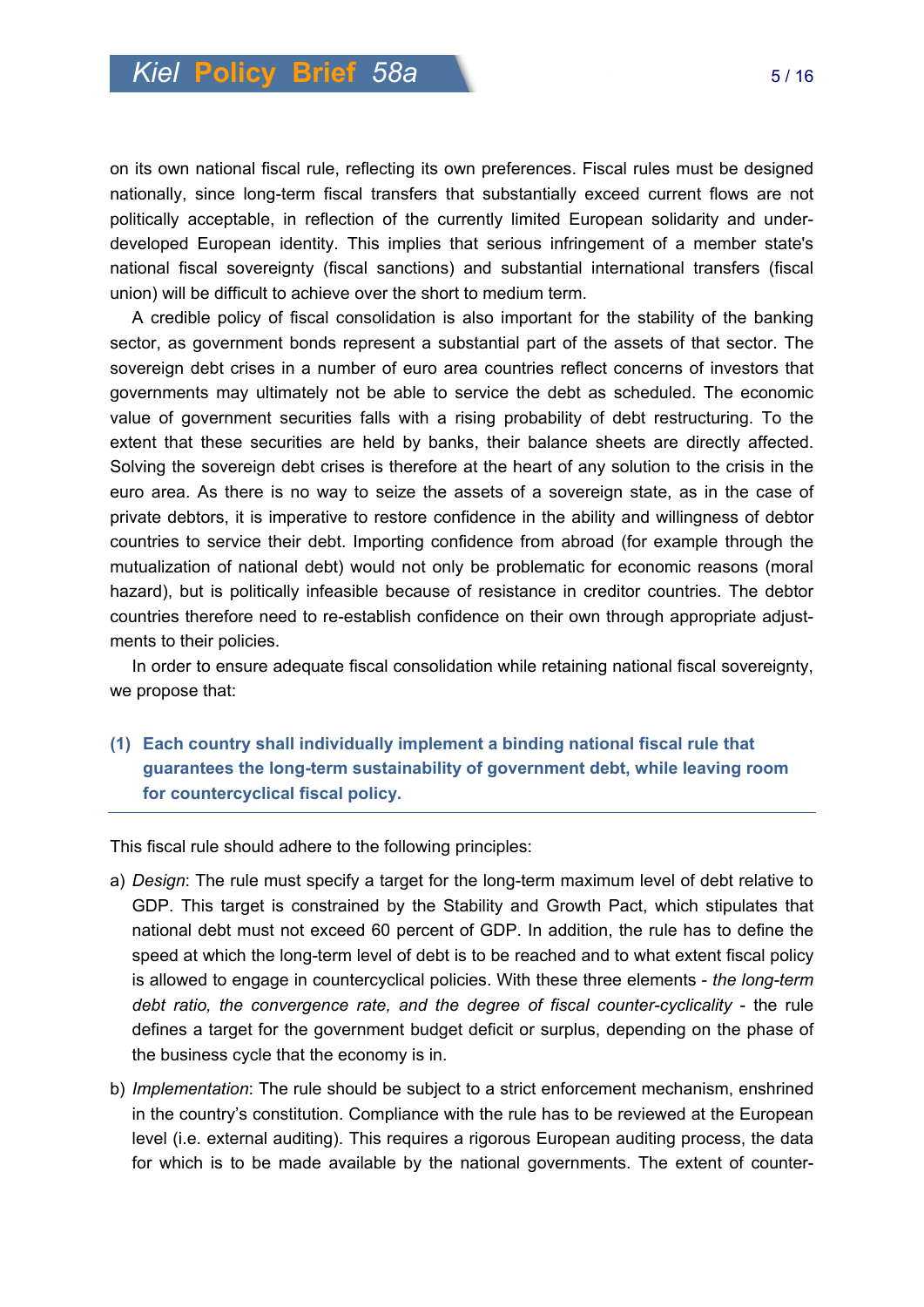cyclical fiscal policies consistent with the specific rule should be determined by an independent expert council. The council would gauge the cyclical position (measured by the output gap or the deviation of output growth from potential, depending on the precise formulation of the rule) and derive the acceptable budget deficit or surplus, according to the three parameters specified by the fiscal rule. In order to ensure enforcement of the rule, automatic corrective fiscal policy measures (e.g. changes in VAT tax rates) should be legislated to be enacted by default, in case other measures to correct the fiscal stance are politically undertaken.



The fiscal rule would ensure that the public debt ratio reached its long-term target in a specified time frame, which would support confidence in bond markets. At the same time, national fiscal sovereignty remains intact, as the countries formulate their own rules and implement these rules through mechanisms embedded in their national legal systems. This allows countries to design their rules according to their national preferences. In particular, a well-designed rule allows for countercyclical fiscal policies and does not force highly indebted governments to engage in rapid fiscal retrenchments.

# **European Interest Burden Equalization Scheme in the transition to national consolidation programs**

Government bond premiums in the crisis countries have risen over the course of the sovereign debt crisis, while refinancing costs for governments of countries perceived as safe havens have declined to historically low levels. The significantly higher cost of refinancing in the crisis countries weighs as an additional burden on government finances precisely at a time when government finances are already strained. Confidence of investors in an improvement of debt sustainability can however be expected to be weakest in the beginning of the consolidation process. Confidence is unlikely to improve sharply even if a fiscal rule were to be implemented, as it remains uncertain how tightly the rule will be enforced. Therefore, crisis countries, in spite of a commitment to fiscal consolidation, will presumably be confronted with substantially elevated risk premiums in the markets for their government bonds. In order to facilitate swift progress in fiscal adjustment we propose: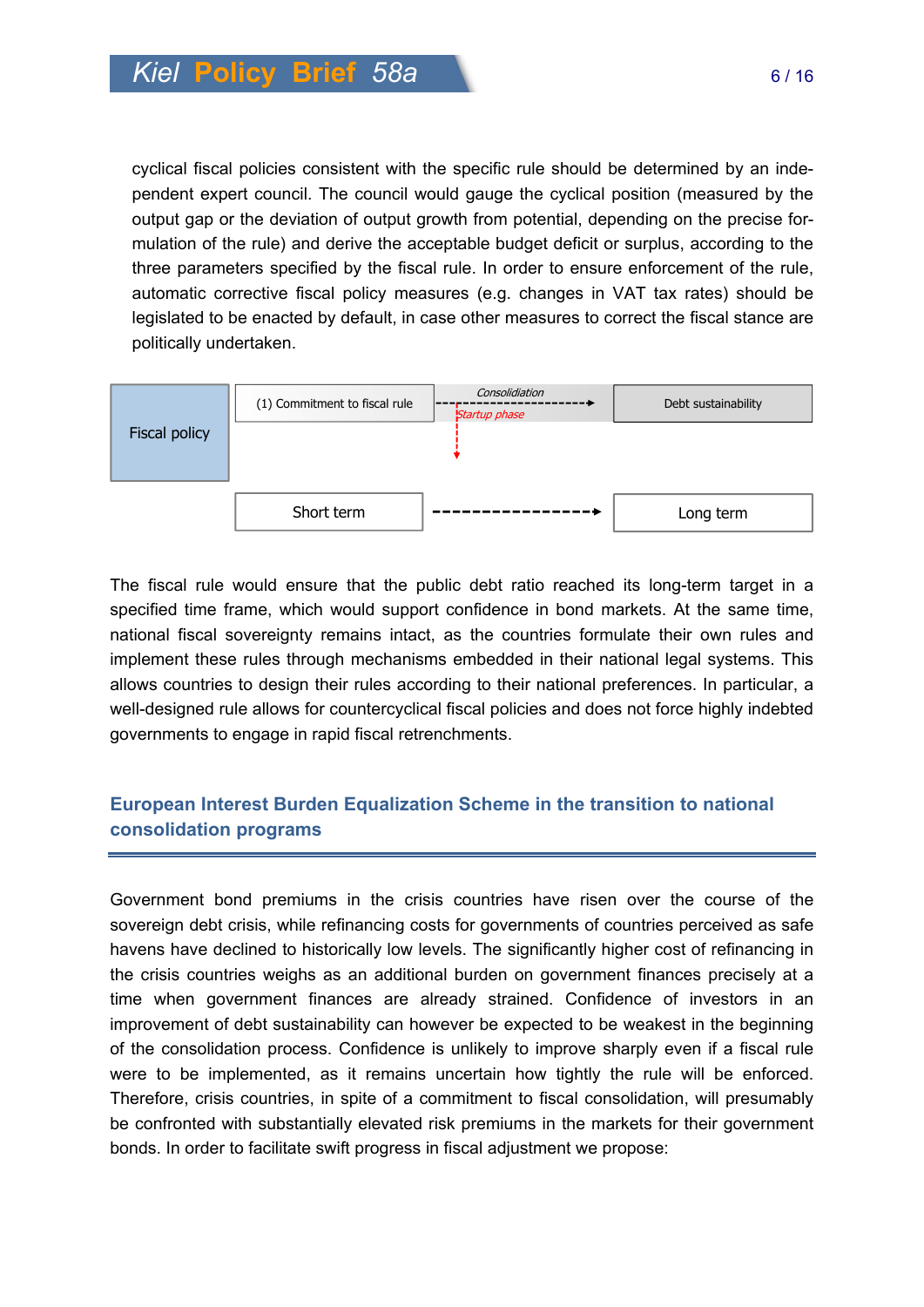# **(2) The establishment of a European Interest Burden Equalization Scheme for a period of five years.**

The average yield on government bonds for all euro area countries is the reference for the interest burden equalization scheme.<sup>1</sup> Countries that can finance themselves in the capital markets at better-than-average conditions relinquish part of their interest rate advantages to the benefit of the countries which have to pay higher interest rates. In order to qualify for payments from the interest burden equalization scheme, three conditions have to be fulfilled:

- a) Countries must undergo a solvency test. Insolvent countries will not qualify for interest subsidies as a debt restructuring will sooner or later be inevitable.
- b) A fiscal rule satisfying the conditions given by (1) must be implemented.
- c) Countries applying for subsidies have to implement sufficient structural reforms for the purpose of raising potential output and debt sustainability.

The EU commission will evaluate whether a country fulfills these conditions.



With the interest burden equalization scheme, the Kiel Policy Package contains a temporary element of international redistribution which helps to smooth adjustment in the early phase of consolidation without mutualizing the underlying national government debts.

 $\overline{a}$ 

<sup>&</sup>lt;sup>1</sup> Heinemann, F. (2012). FIRE for the Euro – A Strategy for Stabilizing Government Bond Markets. ZEW Policy Brief No. 1. July 2012.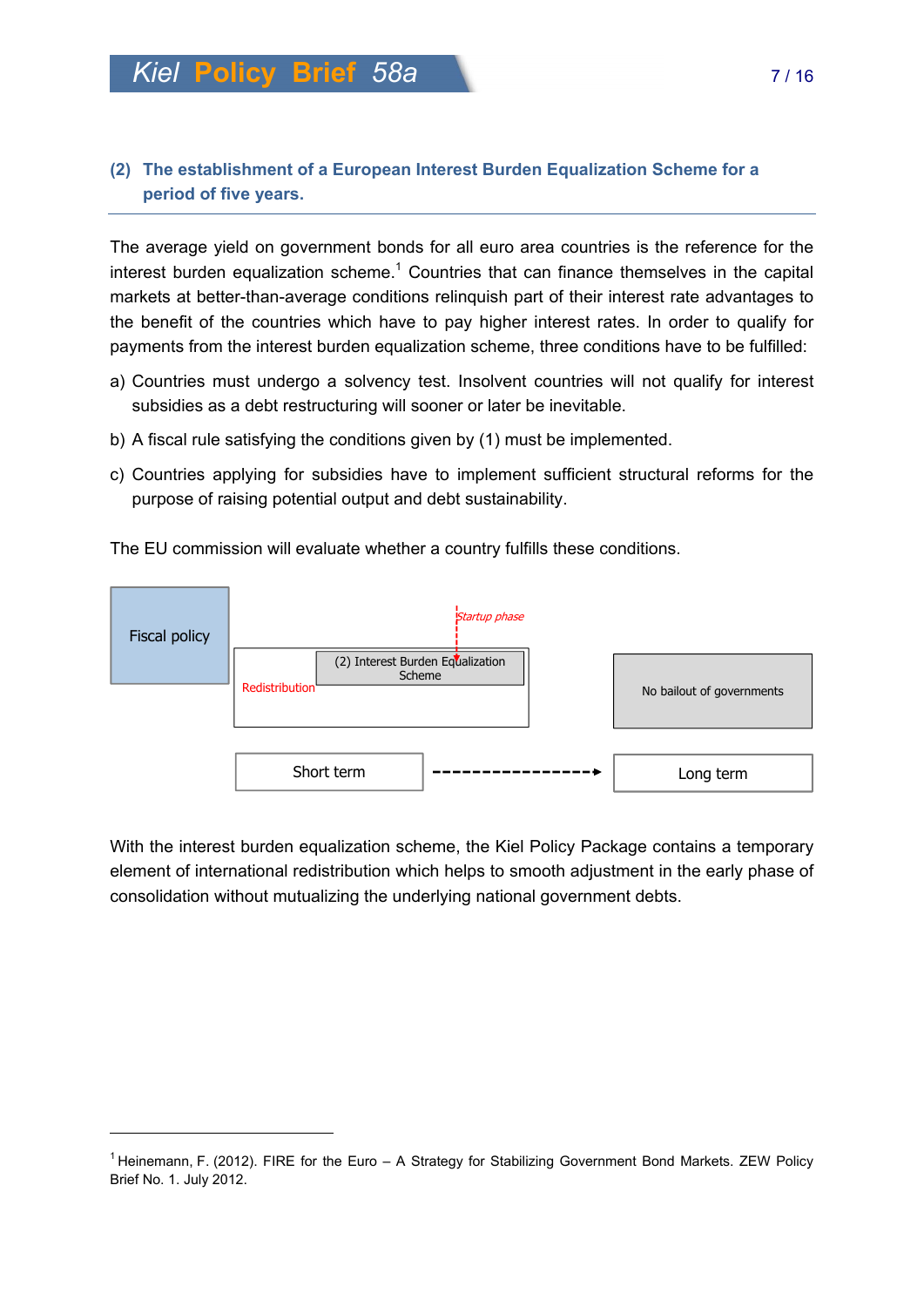*Kiel* **Policy Brief** *58a* 8 / 16

# **Overcoming the national segmentation of banking—Preventing the Eurosystem from balance-of-payments financing**

In order to contain the massive balance-of-payments financing through the Eurosystem, we propose the following two measures:

# **(3) Bank regulation and supervision must follow a unified set of standards in the whole currency area.**

The setting and monitoring of banking standards will be assigned to a European body independent from the central bank, in order to avoid a conflict of objectives for the ECB. Banking supervision operations should remain with the established national authorities as they command the necessary country-specific knowledge. The work of the national authorities is, however, subject to oversight by the European body.

## **(4) The Eurosystem applies strict, uniform, and transparent standards to the collateral used in refinancing operations with commercial banks.**

The risk management teams of each central bank of the Eurosystem shall keep the risk of non-payment at minimal levels. Uniform risk criteria guarantee that access to central bank money is governed by economic criteria and not by other considerations. Credibility and monitoring of the central banks is strengthened by comprehensive transparency regulations.



With the combination of measures (3) and (4) in place, all commercial banks have access to central bank money at the same conditions irrespective of the country involved. These measures would overcome the national segmentation of bank markets with respect to monetary policy and regulation policy. This is the precondition for ending the financing of balance of payments balances through the Eurosystem and thus the further accumulation of Target2 positions. The stock of low-quality securities acquired by the Eurosystem in recent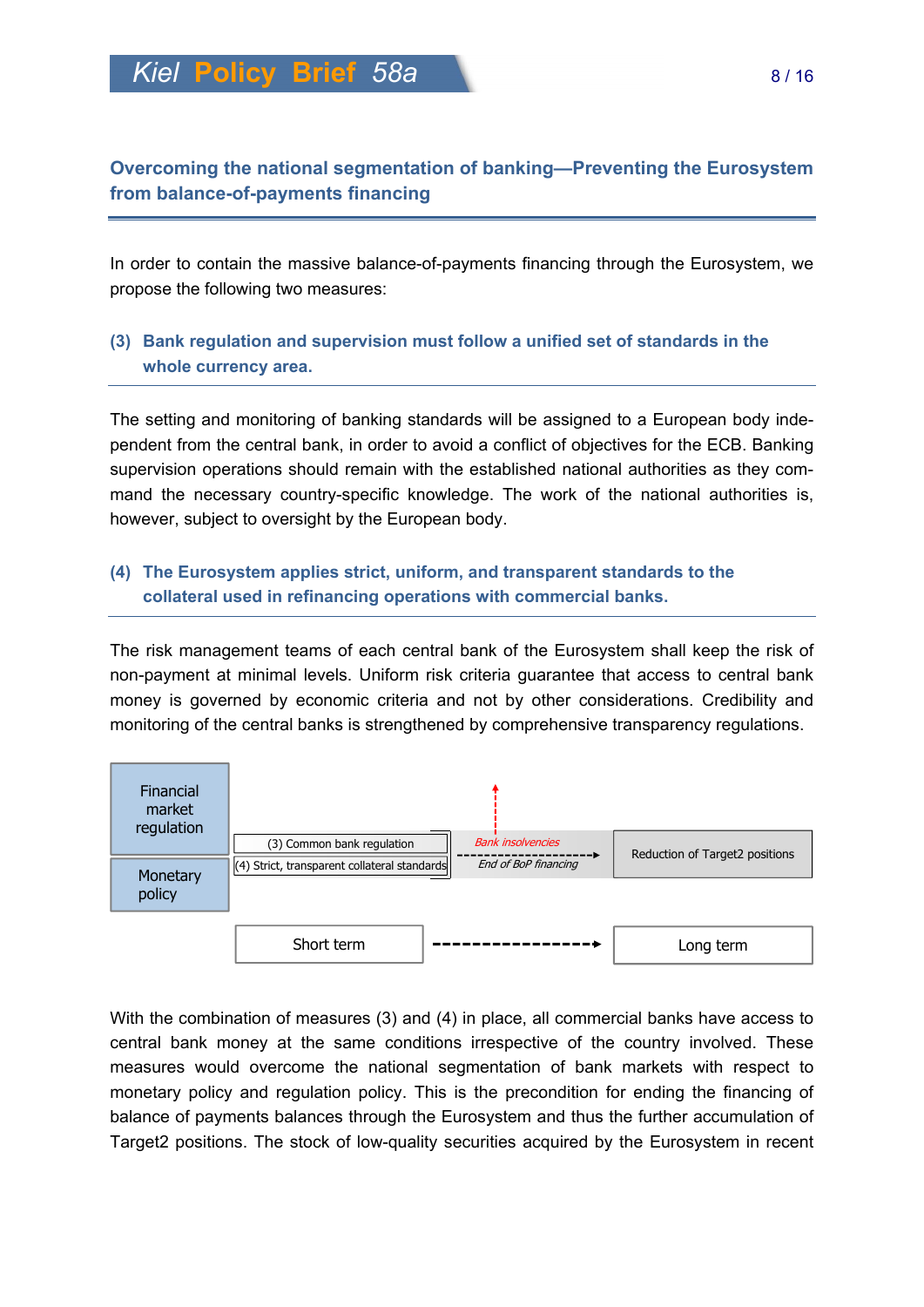years will successively be exchanged with securities of superior quality, and the problem of quality of the monetary base will diminish over time.<sup>2</sup>

## **Allowing bank failures through an orderly resolution scheme**

It is likely that some commercial banks may find it difficult to refinance their debts, due to the more restrictive access to central bank credit, and some of them may become insolvent. In a market economy, insolvencies eliminate businesses that do not create net value. This corrective mechanism is especially important in the case of banks, due to their crucial role in the allocation of capital throughout the rest of the economy. Bank insolvencies may in fact reduce the misallocation of capital in the longer run, but under the current policy regime, they can be highly disruptive in the short run if they occur at a system-wide level.

Bank insolvencies can be destabilizing if the failure (or the expectation of the failure) of one bank leads to runs on other banks, triggering a liquidity crisis. This can be addressed by the following measure:

#### **(5) A European Bank Resolution Agency (EBRA) is established at the European level.**

The EBRA resolves distressed banks and recapitalizes them if appropriate. Remaining ESM funds should be exclusively used for this purpose, and lenders would participate in the losses incurred by failing banks.



Commercial banks that failed in the market thus will not be rescued, but will be shrunk or closed down in a way which protects the financial system. The operations of the EBRA would typically involve international redistribution. Specifically, it is to be expected that funds needed for recapitalization of banks would be relatively higher in the crisis countries than in

 $\overline{a}$ 

 $2$ Kooths, S., und B. van Roye (2012). Euro Area: Single Currency – National Money Creation in the Euro Area. Kiel Working Paper 1787. Kiel Institute for the World Economy,Kiel.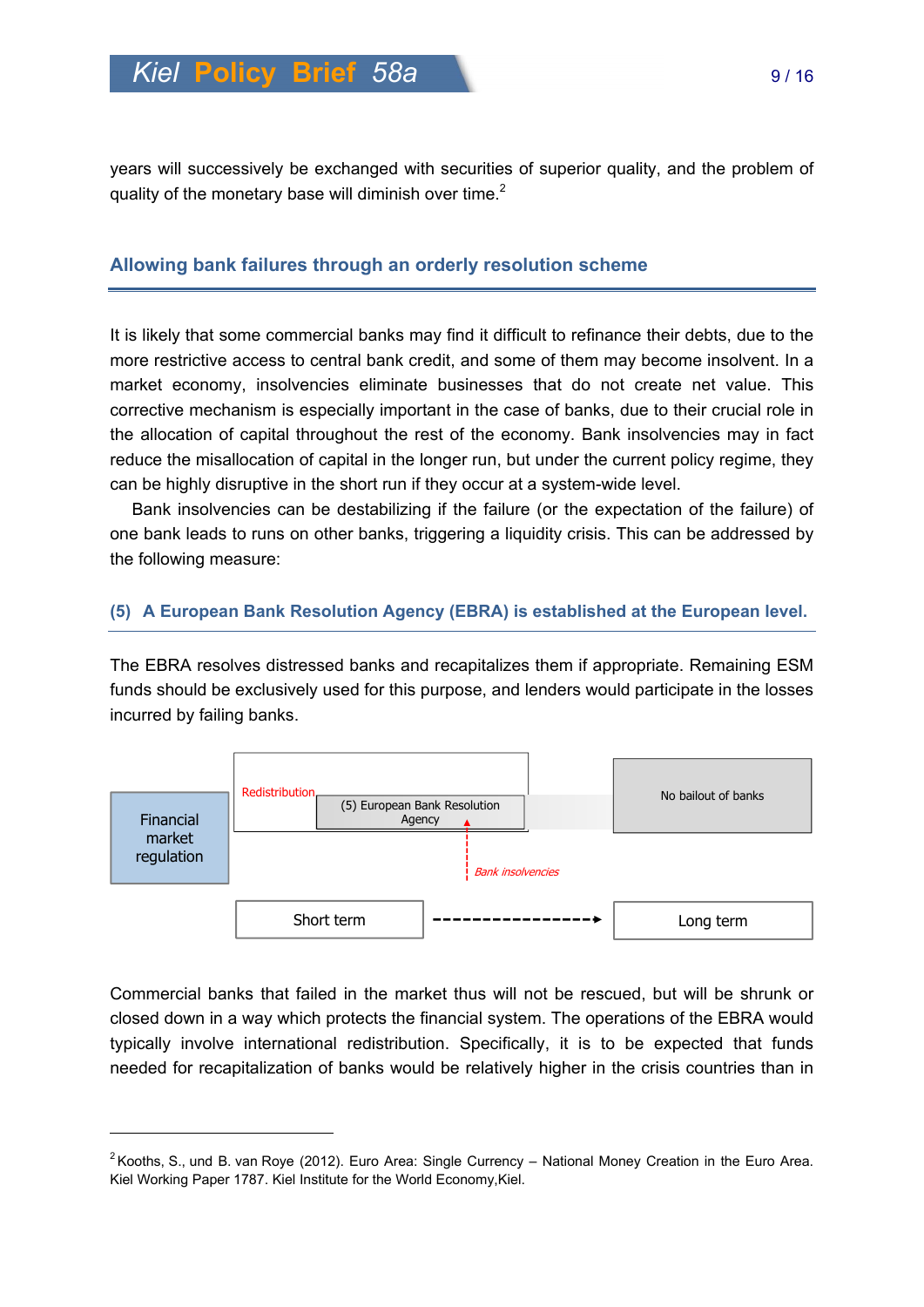the remainder of the euro area. Risks incurred by EBRA may lead to fiscal costs which have to be borne by taxpayers.

Concentrating public funds on bank recapitalization is superior compared with the way that the EFSF/ESM has been used so far, as the funds are better-targeted. Currently, the European rescue facilities protect all creditors from realizing losses. This comes, however, at a cost of potential moral hazard and also redistribution from taxpayers to bondholders. The EBRA proposal concentrates on fixing the situation in the banking sector and fully exploits the capacity of private investors to bear losses from bad investments.

Establishing the EBRA implies significant support for the crisis countries, as it reduces the danger of bank runs. At the same time, the EBRA reduces the likelihood that "zombie banks" distort the allocation of capital.<sup>3</sup> This part of the Kiel Policy Package is, however, not only an expression of pan-European solidarity but is also in the interest of potential donor countries, as they benefit from a more robust financial system. In addition, transfers would remain strictly targeted and temporary.

#### **Strengthening the capacity of banks to absorb losses**

 $\overline{a}$ 

To make sure that the recapitalization of banks through the EBRA remains an exceptional emergency measure, the capacity of the banking industry to absorb losses has to be increased substantially. To this end, we propose:

**(6) Contingent Convertible Bonds (CoCo Bonds) which stipulate that bank debt is automatically converted into equity if the equity ratio falls below a certain threshold.** 



 $^3$  "Zombie banks" are commercial banks which lack a feasible business model. They carry a portfolio of loans with a high risk of default. In order to prevent such risks from materialzing and the bank from becoming openly insolvent, the roll over these loans to debtors who otherwise would have to declare bankruptcy.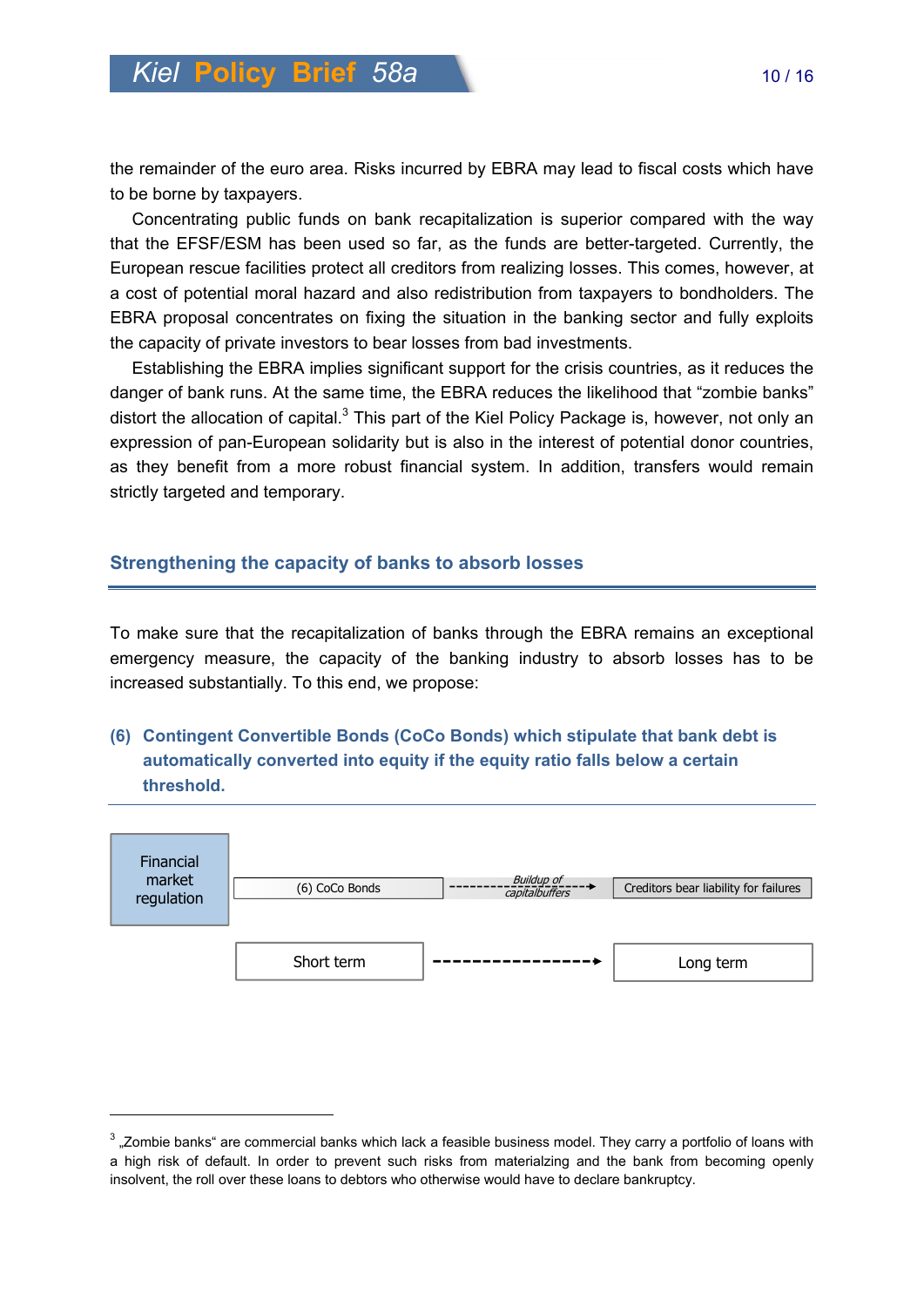This provision is at the core of the proposed reform of bank regulation and re-establishes the principle of liability in the banking sector in a comprehensive way. $4$  The convertibility clause would be obligatory for future external financing of commercial banks. Sight deposits from the non-financial sector (households and firms) would be excluded from this clause.

An obligatory CoCo clause would shift the burden of propping up ailing banks back from taxpayers to investors. As a result, appropriate risk management would not have to be imposed on the banks from outside. It would rather be in their own interest to keep from taking excessive risks. If a bank incurred higher risks, this would raise the probability that bank debentures would at some point be converted into equity, reducing the value of existing stocks. This gives the bank's shareholders an incentive to enforce prudent investment strategies by the bank's management.

The buildup of a sufficient buffer of CoCo bonds, however, will take time since new CoCo bonds will gradually replace existing bonds as they expire. Over time, the share of capital constituted by convertible bonds will gradually increase, and the potential need for external recapitalization will decline accordingly.

#### **Debt sustainability vs. orderly sovereign default in the long term**

In the case that the current crisis countries comply with their national fiscal rules, debt-to-GDP ratios will persistently fall, leading to improved debt sustainability and an increase in investor confidence. In the long term, gauging the credit standing of each and every member country remains completely up to the capital markets.

# **(7) If a country cannot convince investors of its debt sustainability in the longer term, it will have to come to a debt restructuring agreement with its creditors in an orderly process.**



 $\overline{a}$ 

<sup>&</sup>lt;sup>4</sup> Flannery, M. (2005). No Pain, no Gain? Effecting Market Discipline via "Reverse Convertible Debentures". In H.S. Scott (ed.), Capital Adequacy beyond Basel: Bankin, Securities, and Insurance. Oxford: Oxford University Press.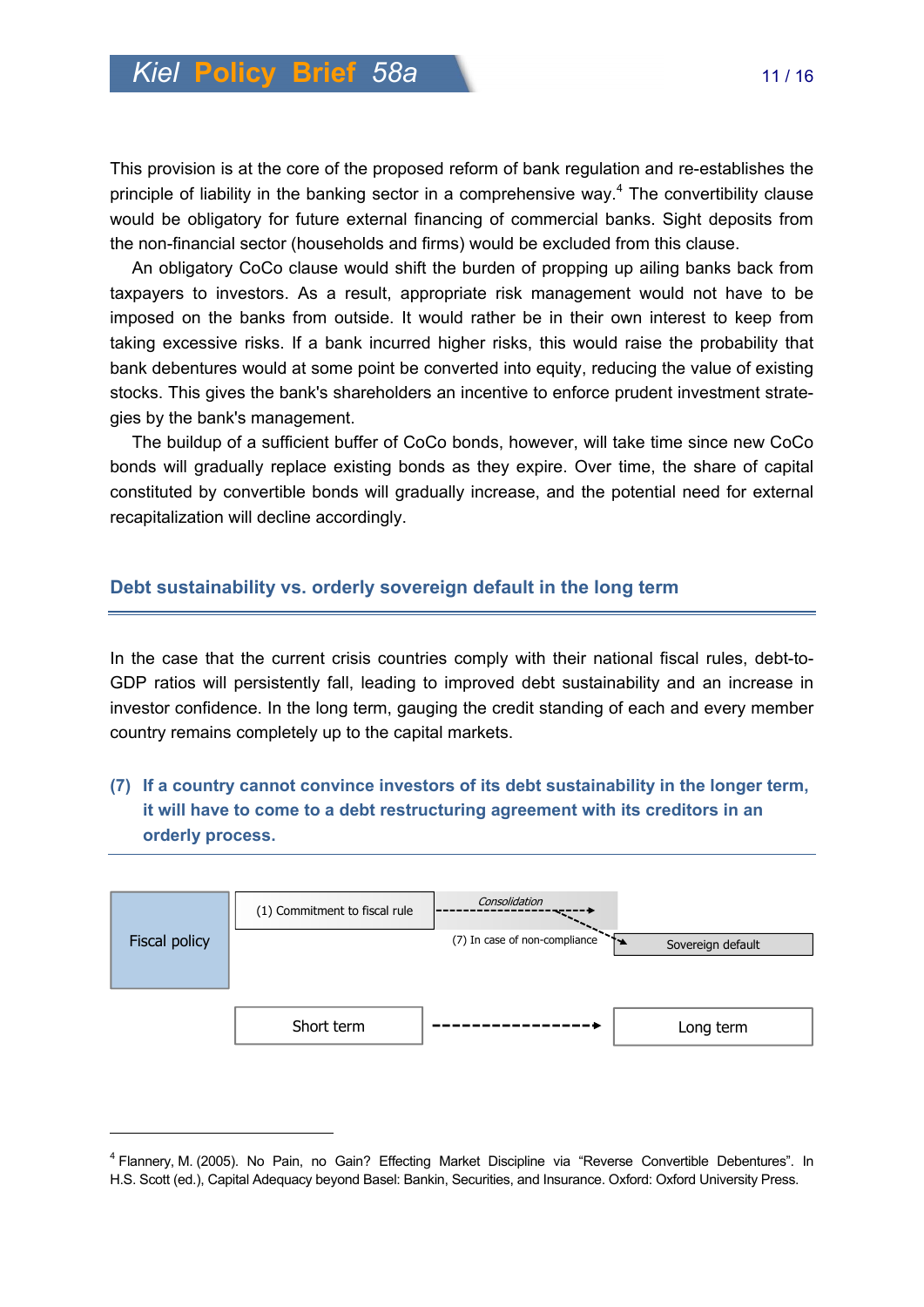In the future, sovereign default could not endanger the stability of the financial system, since the capability of banks to absorb losses will be massively increased. With the stability of the whole financial system no longer at risk, the no-bailout clause would regain credibility.

## **Clear limits for monetary policy**

The monetary mandate of the central bank is strengthened by the clear signal that neither in the long term nor in the short term will it finance governments through the printing press:

# **(8) The ban on monetizing government debt through the Eurosystem remains in place.**



A credible guarantee that the ECB will not engage in government financing through the Eurosystem is a prerequisite for financial and monetary stability, and it will encourage governments to implement serious reforms along the lines of those contained in the Kiel Policy Package. At the same time, the implementation of such reforms will reduce pressures on the ECB to engage in government financing. The ECB could then focus on its main objective of price stability.

By creating a set of policy tools which is better equipped to deal with fiscal and financial problems, the Kiel Policy Package aims re-establishing confidence, as the expectations of private agents cannot be stabilized without confidence in the main pillars of the European monetary system.

## **A structural policy reform agenda to raise potential output**

The current severe situation in the crisis countries is to a large extent rooted in structural problems. By prudently cutting down on regulations and reforming institutions that reduce flexibility, the government can tap the growth potential of the economy. Therefore we propose that: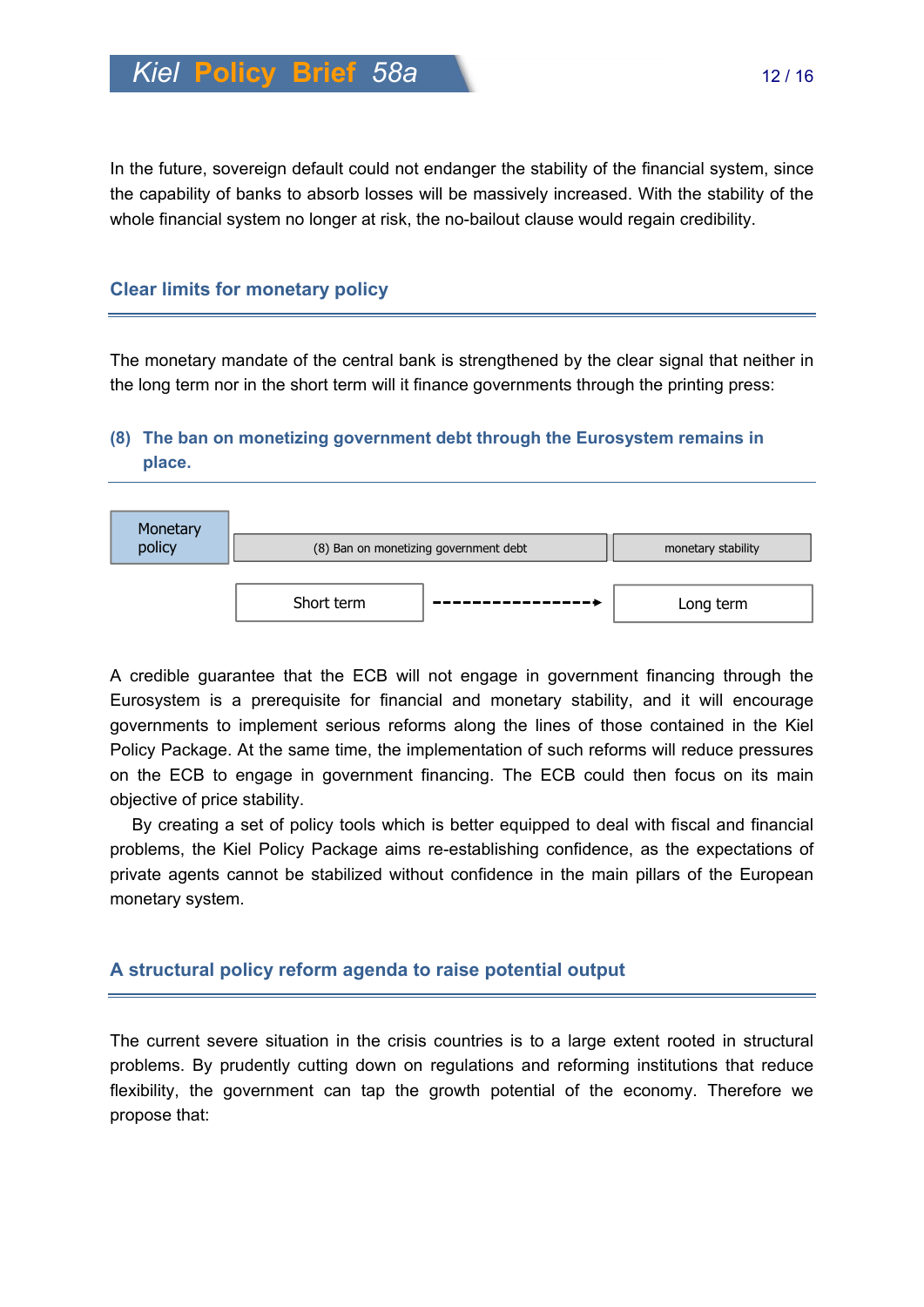- **(9) Crisis countries engage in structural reforms, most notably in the following areas: Increasing flexibility in the labor market, fostering competition in product markets, cutting red tape for businesses, privatizing noncore state assets.**
- a) Especially in times of heightened structural change, labor market flexibility is important in order to move workers from less-productive to more-productive matches. Flexibility in the labor market can be improved by reducing protection against dismissal, reducing minimum wages where they work as a barrier to hiring, and introducing more decentralized wage bargaining. Allowing wages to reflect productivity differentials at the company level and at the regional level would help to increase output and possibly employment over the longer run. Labor market policy should focus on encouraging labor market participation and raising skill levels, particularly in such groups as the young and the long-term unemployed.
- b) Policy can tap productivity potentials by enhancing competition in markets for goods and services. In the crisis countries, markets are regulated to different degrees in favor incumbents. Markets should generally be opened to new entrants. Opening up, to foreign competitors in particular, would help to raise productivity to international standards.
- c) The government can support economic restructuring by reducing red tape for businesses, for example, by streamlining approval procedures. Another important element is to improve the predictability of legal decisions and the enforcement of legal claims in order to make their countries more attractive as a place to invest. In addition, cutting down on bureaucracy allows for reductions in government employment and expenditure without cutting essential public services or the quality of the education system.
- d) There is generally also scope for reduction of the direct influence of the state on economic activity. Where the state acts as an entrepreneur, the privatization of noncore state assets can not only generate revenues, but also contribute to an increase in productivity for the total economy.
- e) Should the country participate in the Interest Burden Equalization Scheme (2), the EU Commission shall prepare recommendations for structural reforms and shall monitor their implementation.

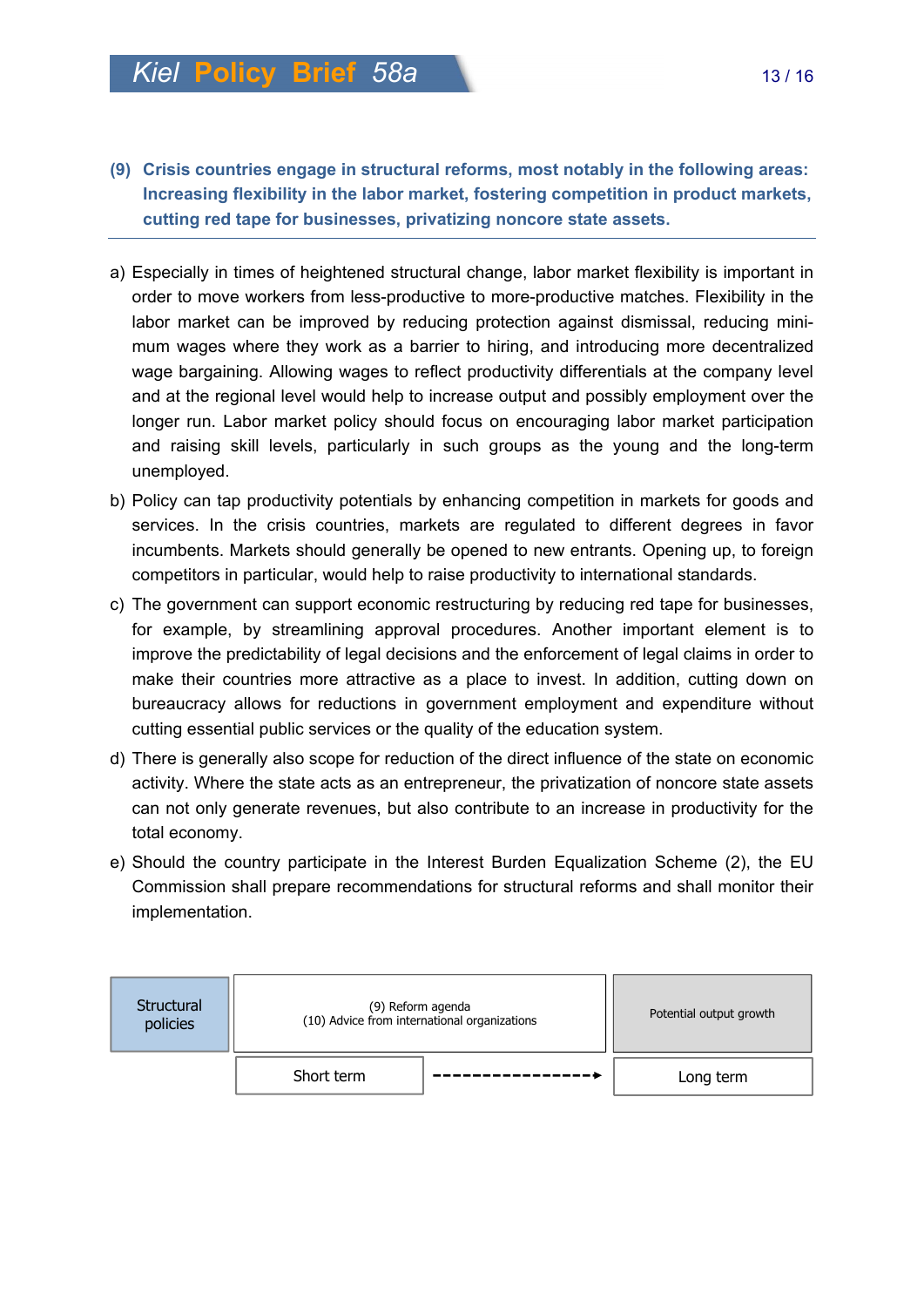While structural reforms improve the outlook for longer-term levels of economic activity, they may lead to additional adjustment burdens in the short term, especially on the labor market. Even more important is the possibility that implementation may be jeopardized by the interventions of specific groups who have vested interests and stand to lose from the reforms. In this situation, conditioning emergency support (access to the Interest Burden Equalization Scheme) on reform measures can be helpful and even necessary. In the case that individual governments are not capable of swiftly implementing reforms due to political constraints, we suggest:

## **(10) At the request of the crisis countries, international organizations give advice on the implementation of reforms.**

To the extent that domestic political considerations make it difficult to implement painful reforms, countries in crisis have in the past turned toward international organizations to provide advice and a certain degree of political cover.

Notwithstanding the need for economic policy adjustments, a sustainable improvement of the economic and social situation in the crisis countries requires a redeployment of inputs toward new uses. It is impossible to predict the form that this redeployment will take. Economic policy can only assist the necessary process of search and adjustment in the market economy, but cannot replace it.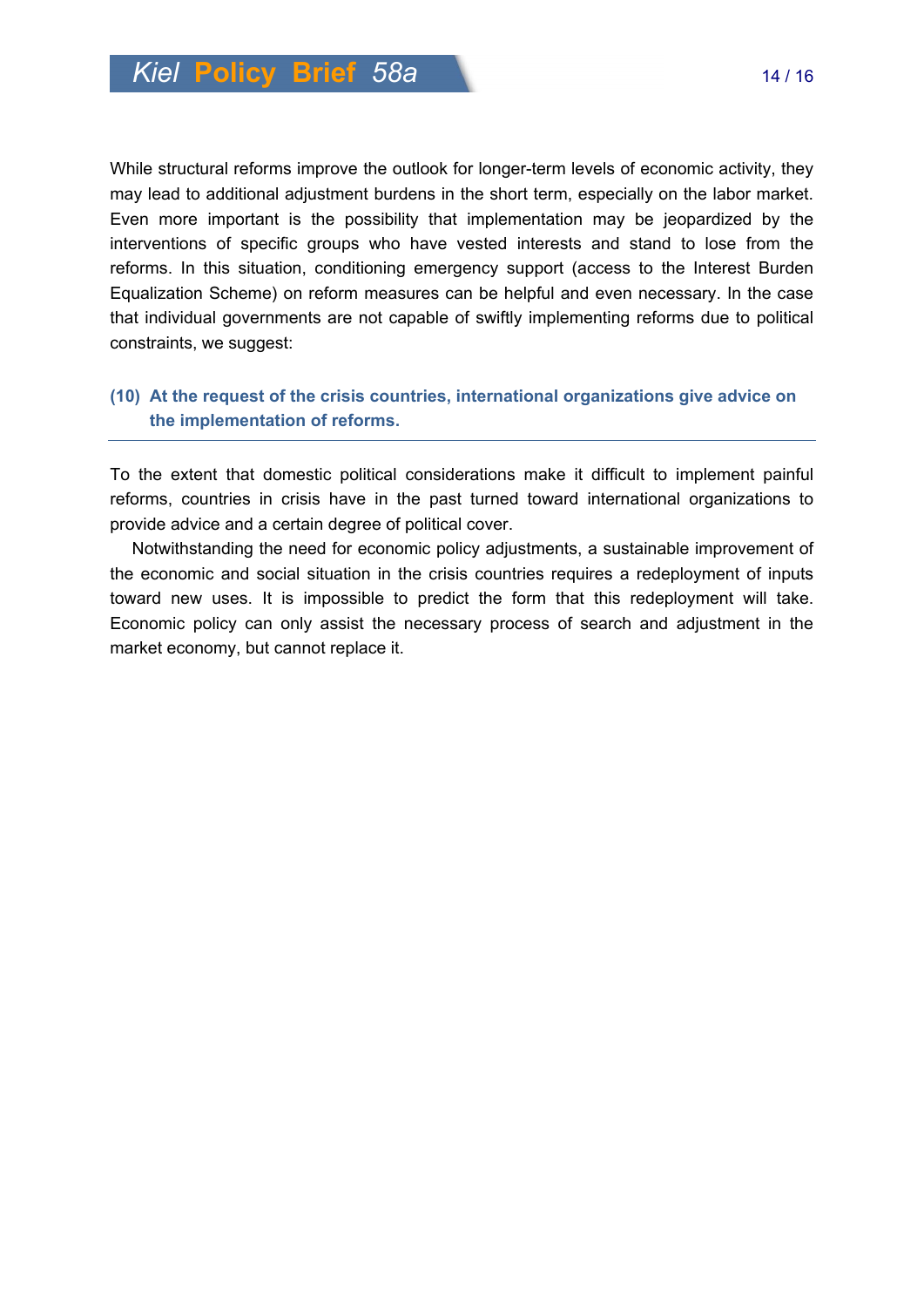#### *Box:*  **The risk of overloading monetary policy**

The European Monetary Union has been confronted with a series of interrelated balanceof-payments and banking crises for several years. These crises are characterized by extensive bank lending and the issuance of public and private debt obligations. A significant portion of these debts will not be repaid. Due to overoptimistic investments in the past (for example in the real estate sector), these debts (which are assets to the banking sector) are not backed by assets of equal or greater value. This holds especially true for consumer debt and debts incurred by governments which were then used to fund public consumption or transfer payments. In these cases no capital stock was built up as a source to pay future debt obligations. These bad loans, which are primarily held by commercial banks and put pressure on their balance sheets, also put at stake the financial stability of the whole EMU. Regulators have not adequately addressed these problems, and governments have lacked the political willingness to address these problems directly. In order to prevent a systemic crisis and to guarantee financial stability, the Eurosystem has stepped in with a series of extraordinary policy measures.

Financial stability is a crucial prerequisite for the proper functioning of a market economy. In the long run financial stability cannot be guaranteed through expansionary monetary policy measures. Continuously expanding the monetary base, in particular when these expansions are focused on rescue operations, would prolong misalignments in the financial sector. Furthermore, the central bank would run the risk of missing its primary target, i.e. guaranteeing price stability, when it is charged with other objectives at the same time. Permanently relying upon a short-term policy instrument does not lead to a long-term solution but instead runs a risk of creating new problems. The long-lasting balance-of-payments financing through the Eurosystem (i.e. Target2 imbalances) is just one example of this.

Relying upon monetary policy instruments to tackle non-monetary issues in the long run would result in a loss in credibility or independence of the monetary authority. A loss in credibility (or independence) would make it difficult for the monetary authority to achieve price stability, and that may provoke a move toward a more inflationary regime. It is difficult to say in advance when and how such a policy shift may occur. The longer that the current situation persists, the greater the risk of a policy shift becomes. In order to prevent such a scenario, there has to be a consensus among all euro area member countries about the future focus of the EMU on monetary stability. If this were not the case, then the monetary union would be fragile and unstable. "Rescue" efforts would not have their intended effect, and the potential risk and cost of dissolving the monetary union would increase over time.